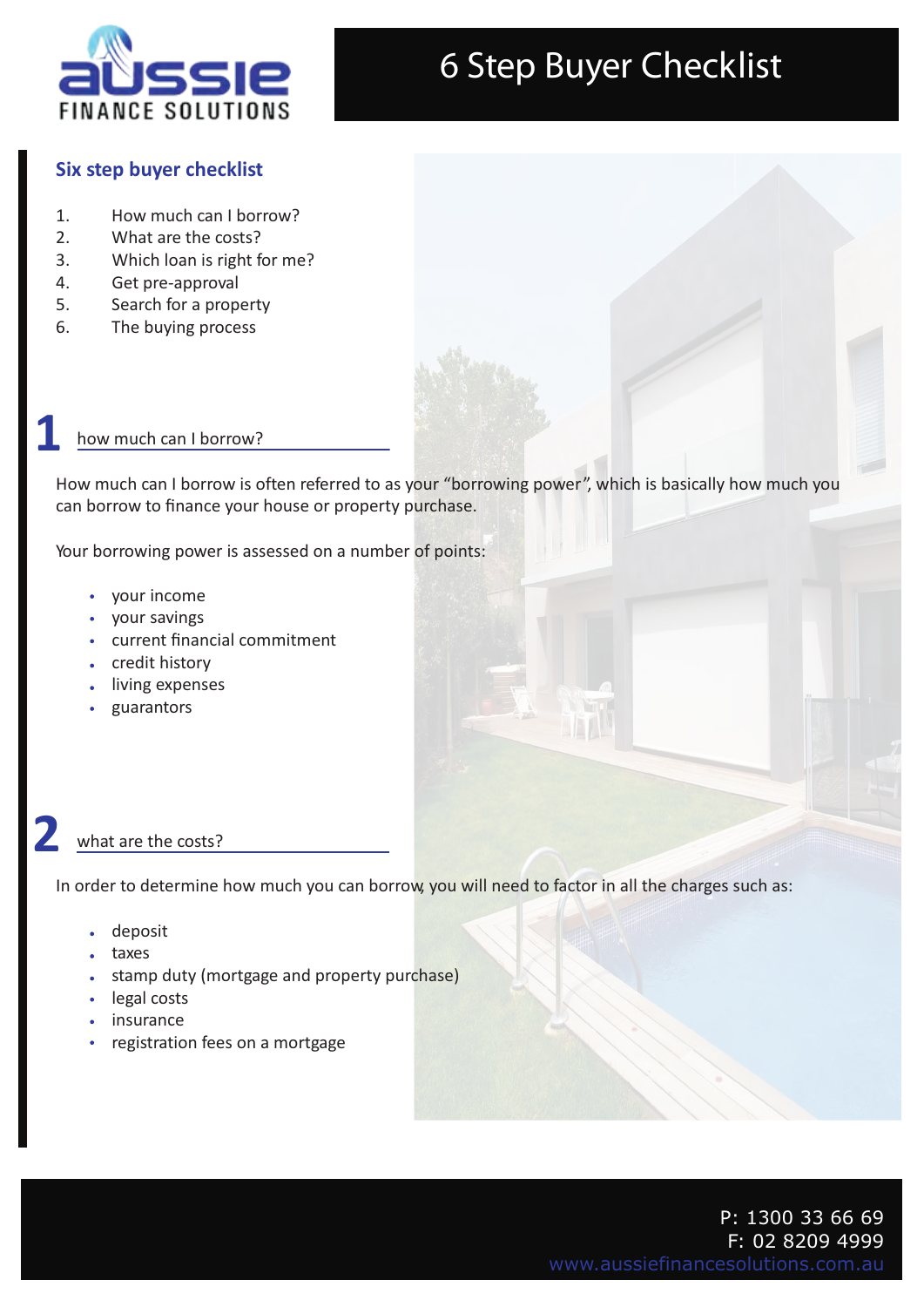

### which loan is right for me **3**

There are heaps of loans available with different features and fees to be considered, such as home loan rates, mortgage offset, redraw and ongoing fees to name a few.

Aussie Finance Solutions actually search for and organise the most suitable loan for you and the best thing is we don't charge you a cent for this service!

You need to consider a few things when deciding what loan to take, including:

- can I make additional repayments without being charged extra?
- can I make repayments via direct debit, ATMs, internet and phone banking services?
- can I have a 'mortgage offset facility' which allows me to offset funds in an account against my home loan?
- can I redraw funds at any time, how do I do it, and is there a charge for it?
- will I be able to restructure my loan in the future?
- are there home loan fees?

### get a pre-approval **4**

Pre-approval is a term that means your loan has been approved in principle (given that you have met lending prerequisites). It involves completing a loan application with all the relevant supporting documents, such as pay slips, bank statements etc.

From here, we work with you to complete the relevant paperwork to move the loan through to the approved status. A pre-approval gives you an idea of how much you will be able to borrow. Therefore, how much you can comfortably pay for your new property.

### search for a property **5**

 *This is the exciting bit!*

By now, you will have no doubt started thinking about where you want to buy.

With your pre-approval sorted, you now have a better idea of how much you can spend.

When going to view properties, you should take with you our property inspection checklist so that you can compare each house you view on similar points. Make sure you're thorough when inspecting a house.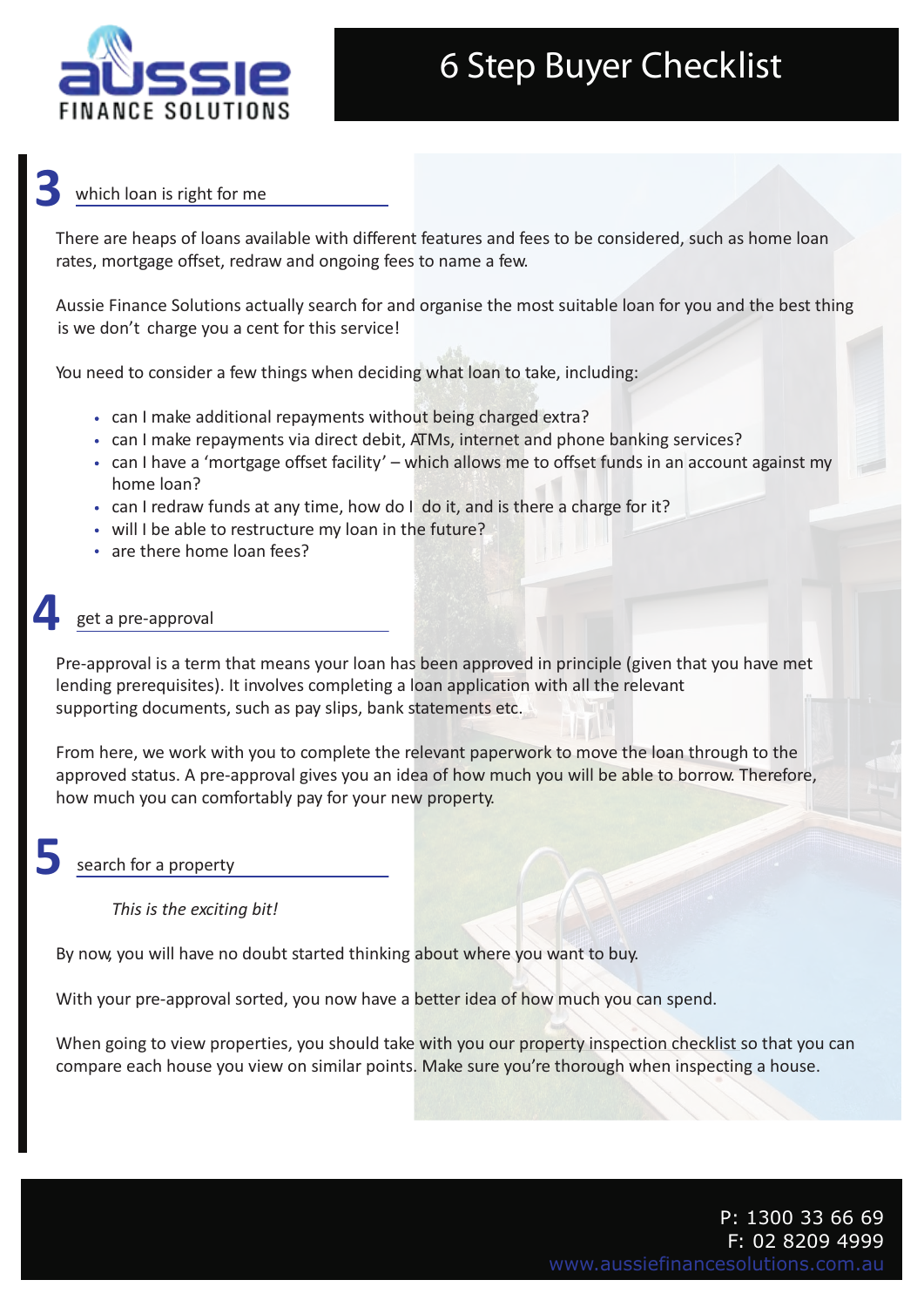

Some things to compare when looking for your home include;

- Price averages for the area
- Growth rate for that area
- Proximity to public transport
- Proximity to shops, schools, major roads
- Are there any repairs needed?
- Number of rooms, bathrooms, toilets
- Heating/Air Conditioning: gas or electric

### the buying process **6**

The buying process is the final and most important step to home ownership. This process can be broken into 4 separate stages:

1. Making an offer

There are two different types of offers you can make:

- a) Auction if you are buying at an Auction, you are required to pay a deposit (usually 10% of the purchase price) immediately
- b) Private If you are buying privately, you are usually required to pay a holding deposit (can be anywhere between 0.25% and 10% of the purchase price)
- 2. Contract of sale

The contract of sale (which is prepared by the vendor's legal representative or agent) outlines your offer, the date of settlement and any other conditions that must be met before the sale goes ahead

It is best you discuss the Contract of Sale with your legal representative before you sign it.

There are two kinds of offers – unconditional and conditional.

Unconditional offers

This is an outright offer to purchase land or property. At this stage you should be absolutely certain that this is the land or property that you want and that you have access to finance for the purchase. Upon acceptance of your offer by the vendor, you are obliged (legally) to go through with the purchase.